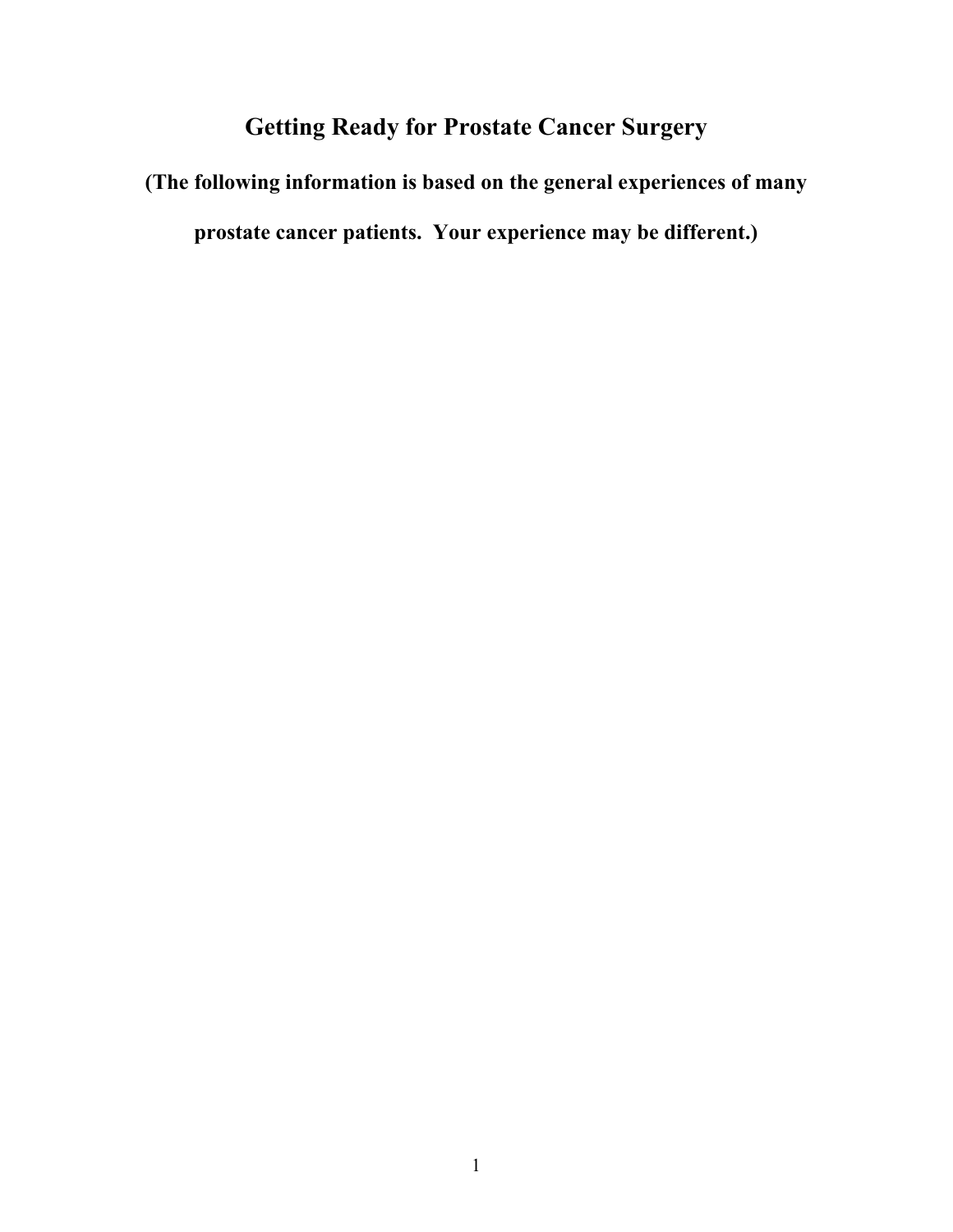# **Table of Contents**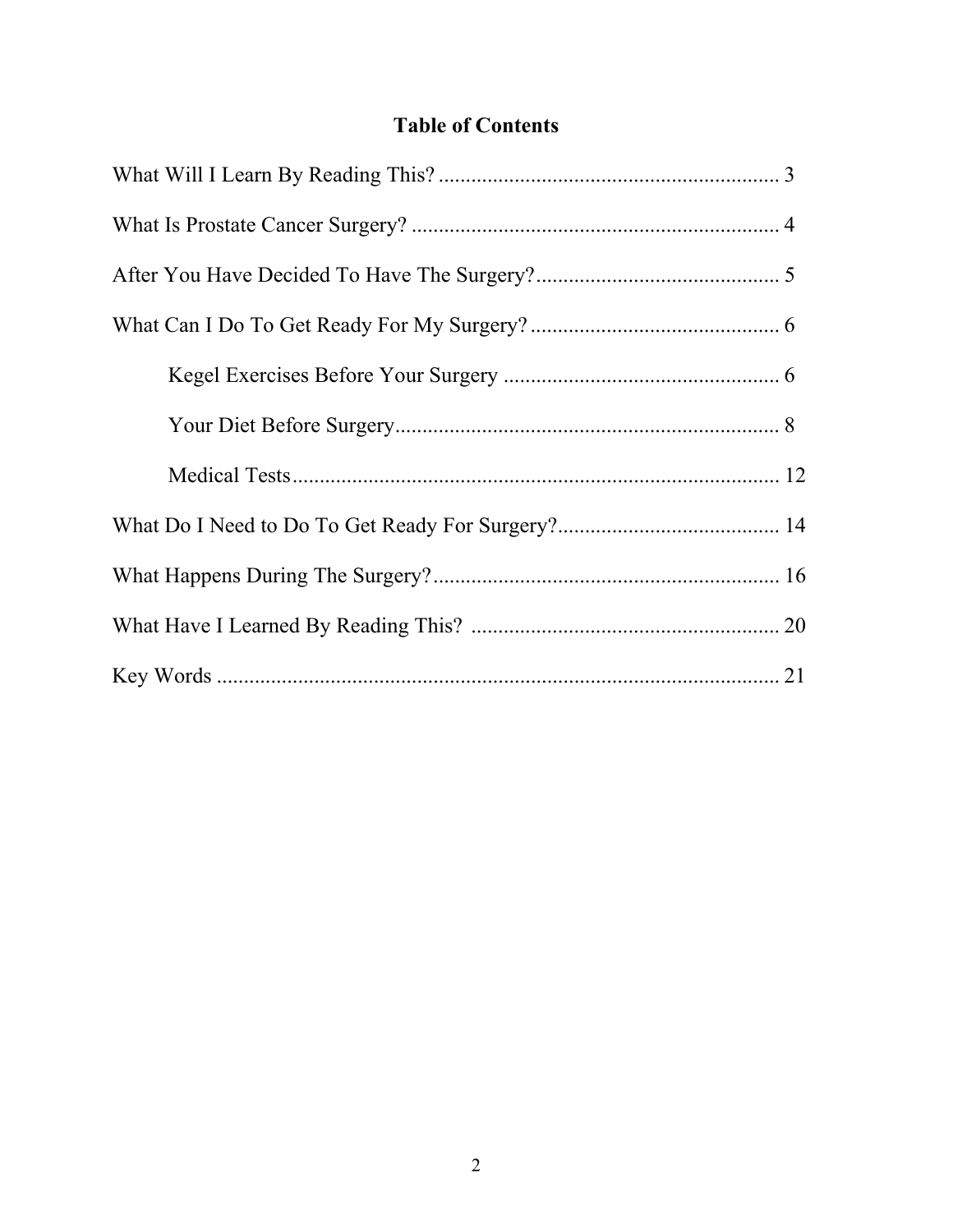#### **What Will I Learn?**

You and your doctor have decided that you will have surgery as a treatment for your prostate cancer. It is important for you to learn about prostate cancer surgery so that you will know what to expect and how to get ready for your surgery. In this booklet, you will learn about the following:

- What happens when you have prostate cancer surgery,
- What you can do to get ready for surgery,
- What foods you can eat before your surgery to strengthen your body,
- Things you should think about and plan for before you go to the hospital.

It is important to think about how you will get ready for surgery now that you and your doctor have decided that surgery is the best treatment for you.

Words that appear in **bold** (dark text) can also be found in the "Key Words" section at the end of this booklet.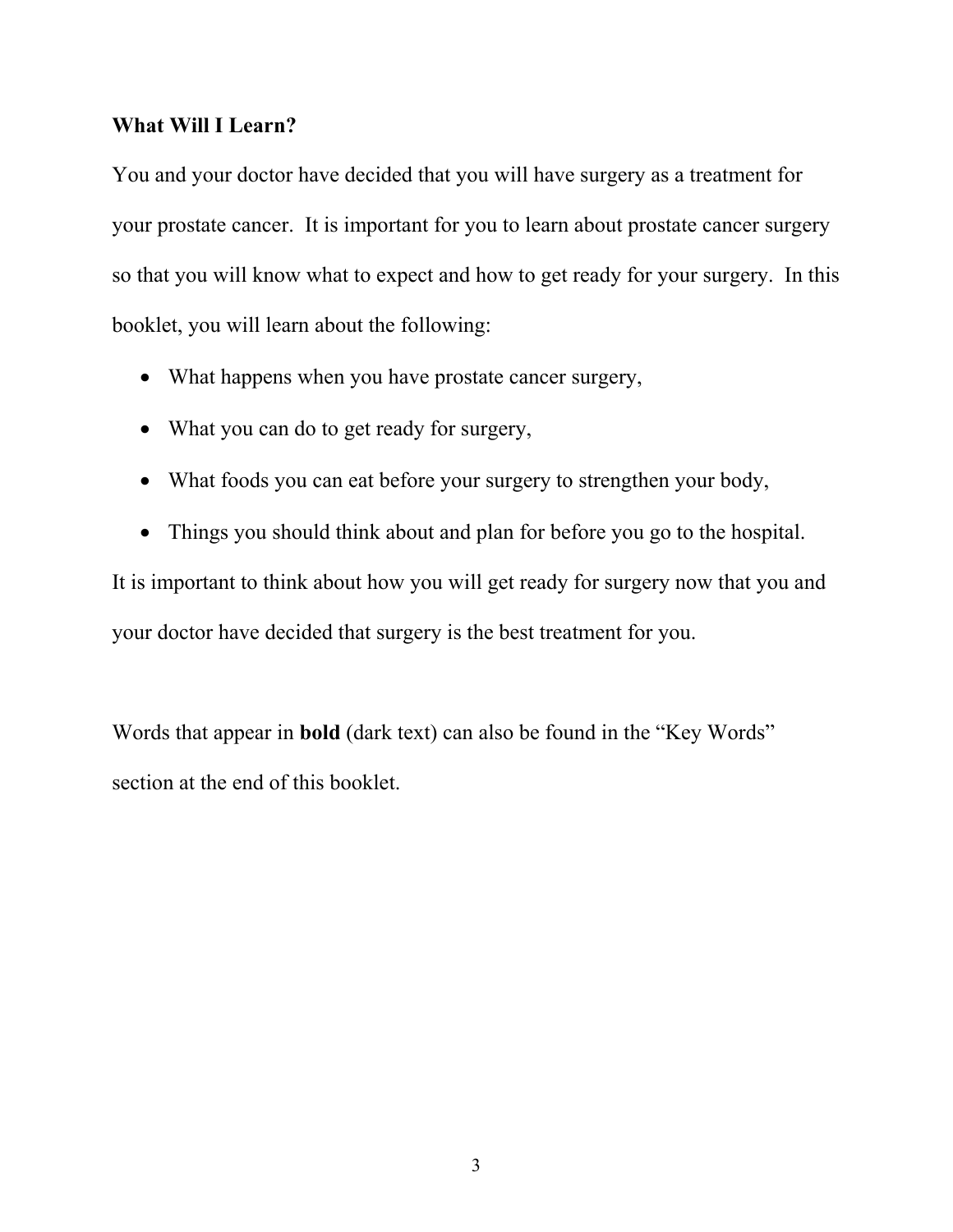#### **What Is Prostate Cancer Surgery?**

When you have prostate cancer surgery, your surgeon takes out your entire prostate gland. The name for this operation is a **radical prostatectomy** (ra-di-cul pros-tatek-toe-me). This operation is done if the doctor thinks the cancer in your prostate has not spread to other parts of your body.



**See where your prostate gland is found in your body.**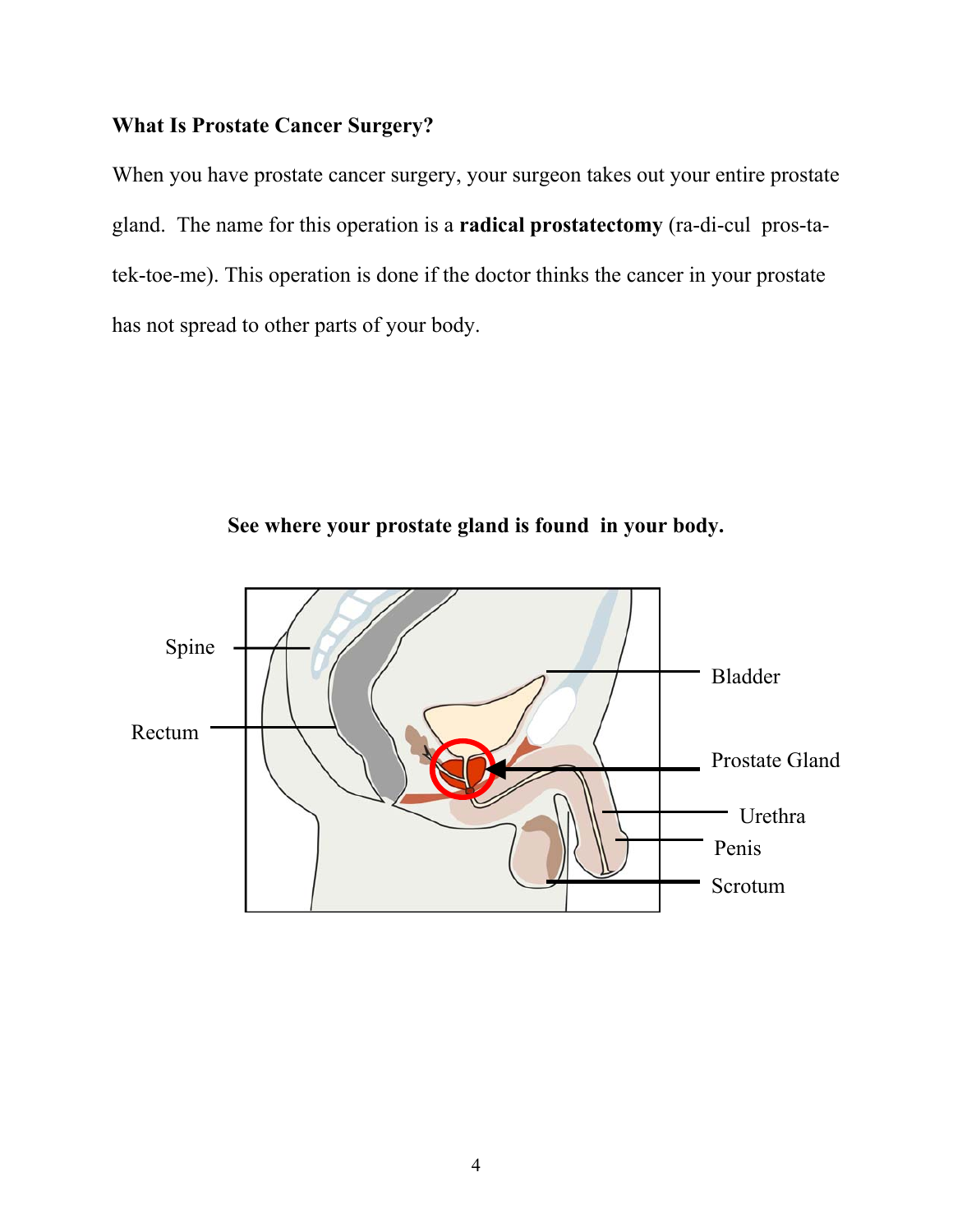#### **After You Have Decided to Have the Surgery**

Many men find that after making the decision to have surgery, waiting for the surgery is the hardest thing they have to do. There are many things you can do to help yourself during this waiting time, like:



- Learning more about what will happen during and after your prostate cancer surgery
- Talking with someone close to you or with someone who has already had prostate cancer surgery
- Keeping busy and doing those activities you would normally do

It is important to find what works best for you during this waiting time. Your doctor and your nurse case manager are there to help you get ready for your surgery. They can answer any questions or concerns about getting ready for your prostate cancer surgery.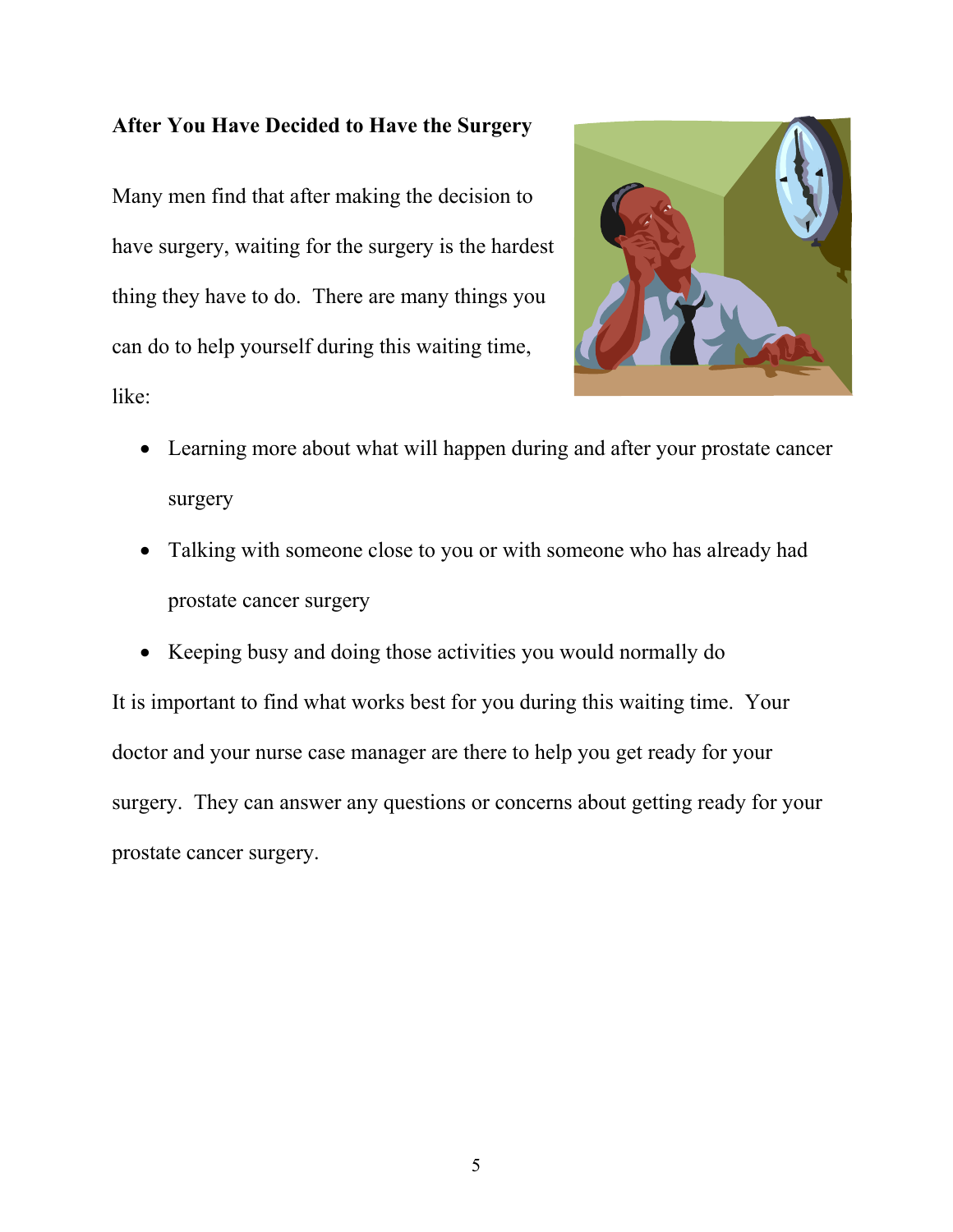#### **What Can I Do To Get Ready for My Surgery?**

There are many things that you can do before your surgery to help make your body stronger so you can get better faster.

#### **Kegel Exercises Before Your Surgery**

Before surgery is a good time to start practicing the **Kegel exercises** that you will use after surgery to help get control of your urine flow. The exercises help strengthen the **pelvic floor muscles** (also known as the pubococcygeus or PC muscles). These muscles support your bladder and rectum and help control your urine flow. You can see how a Kegel exercise should feel by starting your urine stream and then stopping it before you are done peeing. The muscles that you use to stop your urine stream are the ones that you want to exercise. You can practice your Kegel exercise by tightening these muscles when you are sitting and relaxing or standing at the refrigerator, or anytime. No one will be able to see that you are doing the exercises. Some men find it helpful to put a reminder note on their refrigerator or bathroom mirror to do their Kegel exercises. For more information, please see the IMPACT booklet, "Kegel Exercises."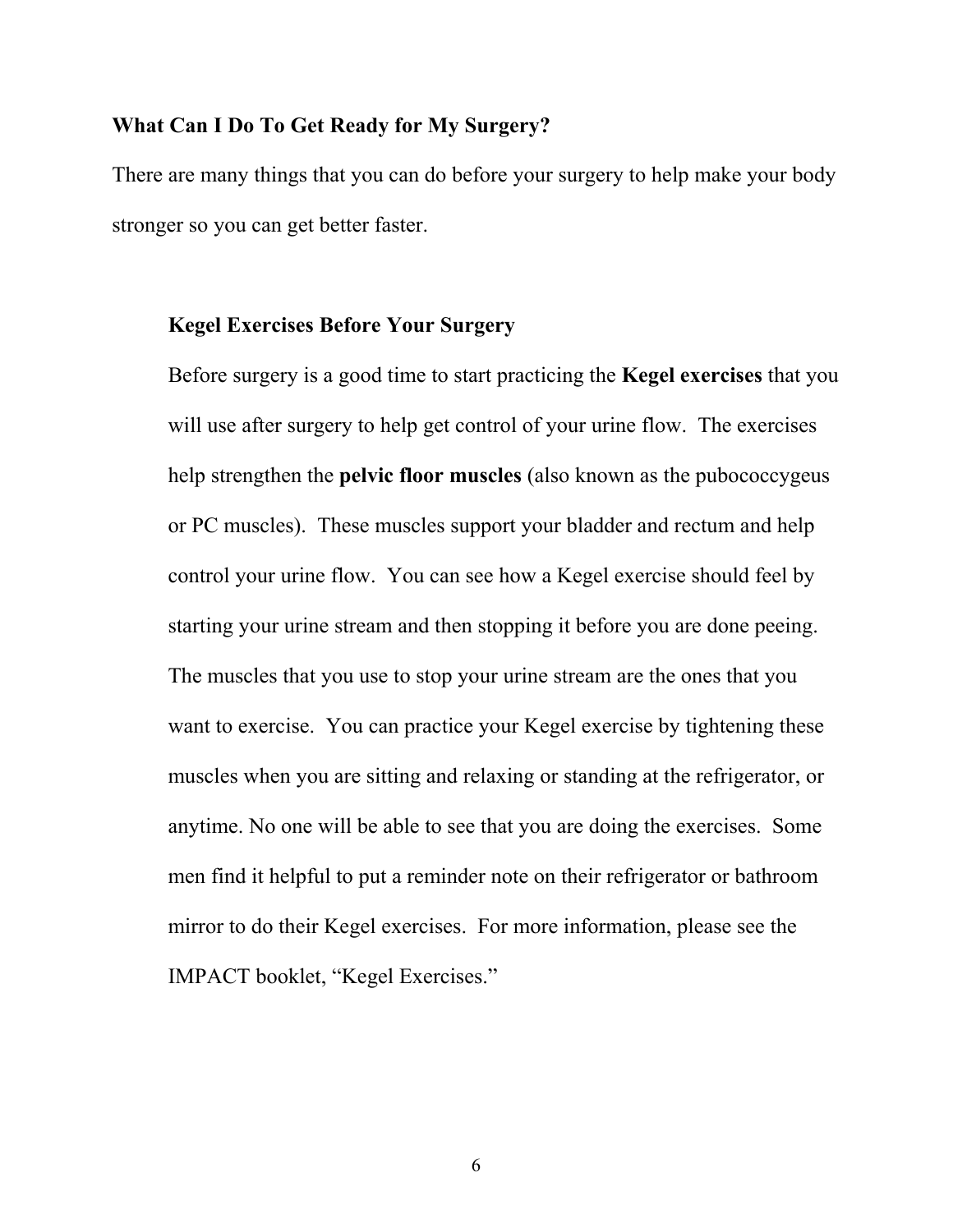**See where your pelvic floor muscles are found in your body.**



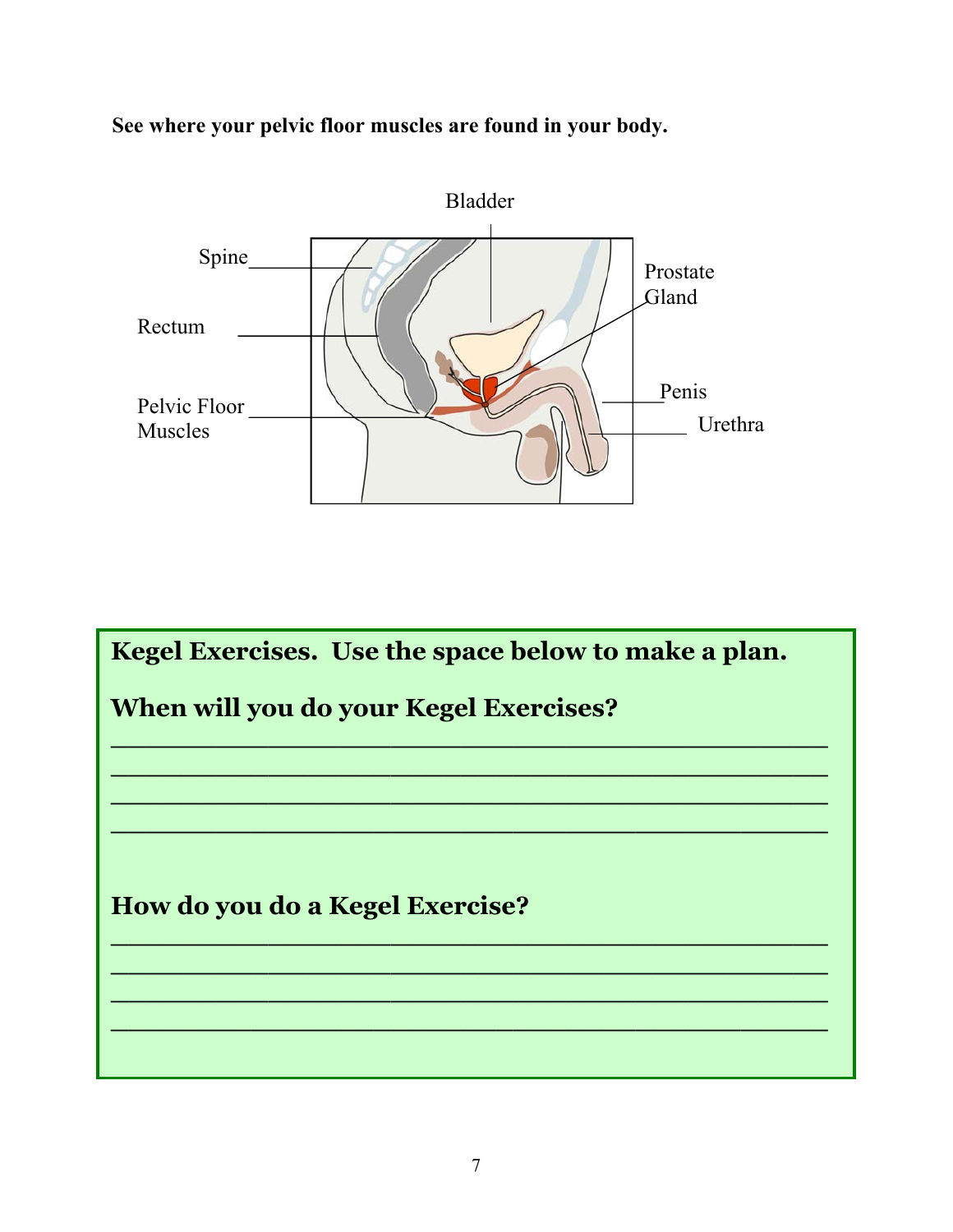#### **Your Diet Before Surgery**

It is a good idea to use the weeks before your surgery to make your body stronger by eating a healthier diet. Eat more fruits, vegetables, whole grain breads and cereals. Include



servings of milk, cheese, yogurt, meat, chicken and fish. When eating meat, choose lean cuts and trim the fat around the edges. Eating a diet with these foods will help your body to heal after surgery. Cut down on or stay away from fat, sugar, alcohol and salt. Eating a lot of these things is not good for your body.

Foods that are high in iron and vitamin C will make your blood strong before surgery. Eating foods that have a lot of iron and vitamin C will keep you from having a low blood count. When you have a low blood count you may feel tired and may not heal as well or get better as quickly. If you save some of your own blood at the blood bank before your operation, you may have a low blood count. So, it is important that you eat foods high in iron and vitamin C to make your blood strong. See the part in this booklet called "Medial Tests" for more information about giving blood before your surgery.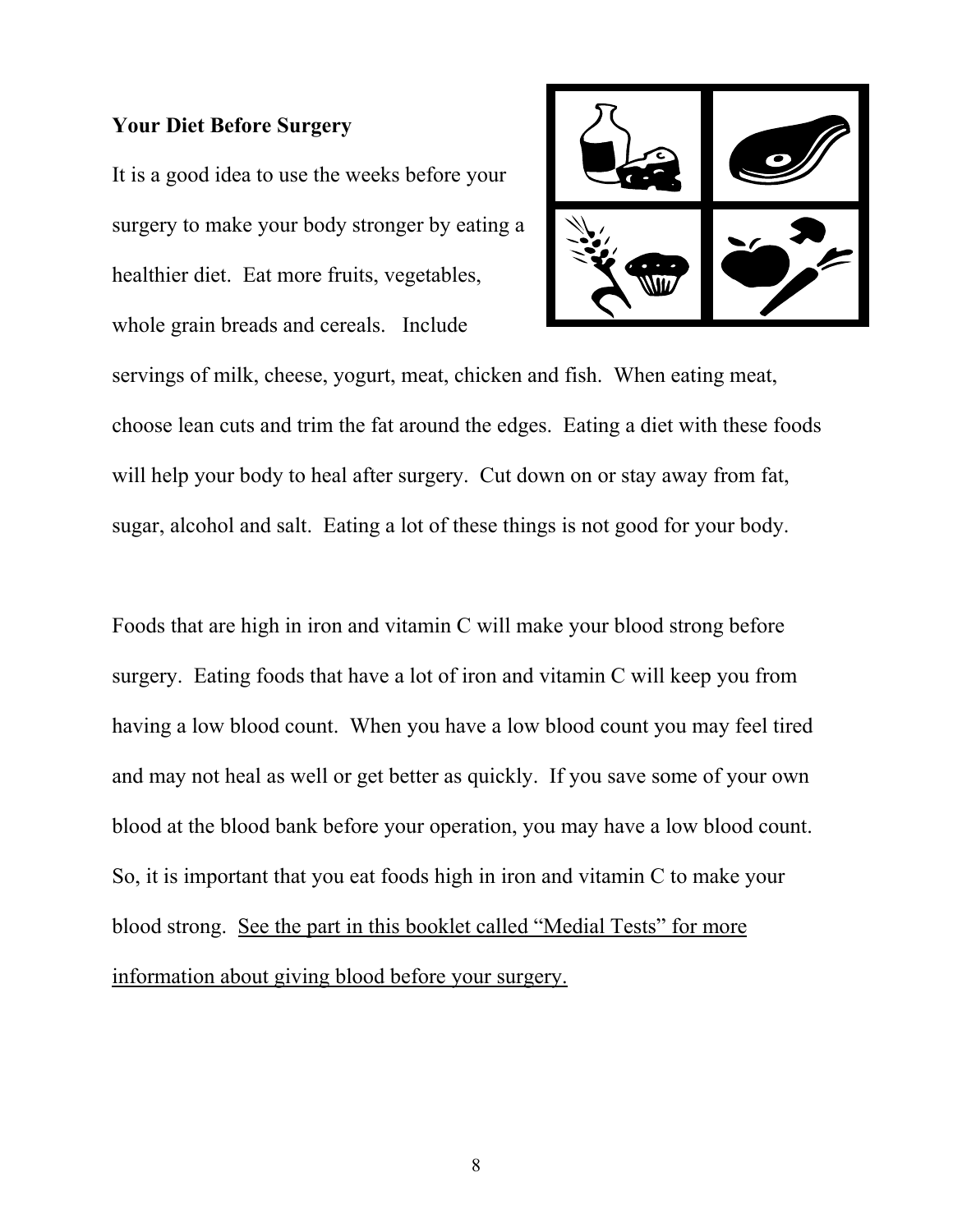Iron can be found in the following foods:

- Meat, eggs and beans
- Vegetables such as spinach, broccoli and other greens
- Iron fortified cereals

Vitamin C can be found in the following foods:

- Fruits, like oranges, lemons, grapefruit, kiwi, mango, strawberries, melon
- Vegetables like broccoli, tomatoes, potatoes, sweet potatoes, peppers, winter squash, green vegetables and raw cabbage

Eating one food with iron and one food with vitamin C together helps your body use the iron better. Try having beans with some fresh tomatoes or iron added cereal with a glass of orange juice. This will taste good while helping your body. If you are not sure about how healthy some of the foods that you eat are, talk to your nurse case manager about them.

### **Smoking, Drinking and Exercise**

The better shape you are in, the better you will do after surgery. If you are exercising regularly, congratulations! Keep it up. If not, before your surgery is a good time to start walking everyday. This will help make your body stronger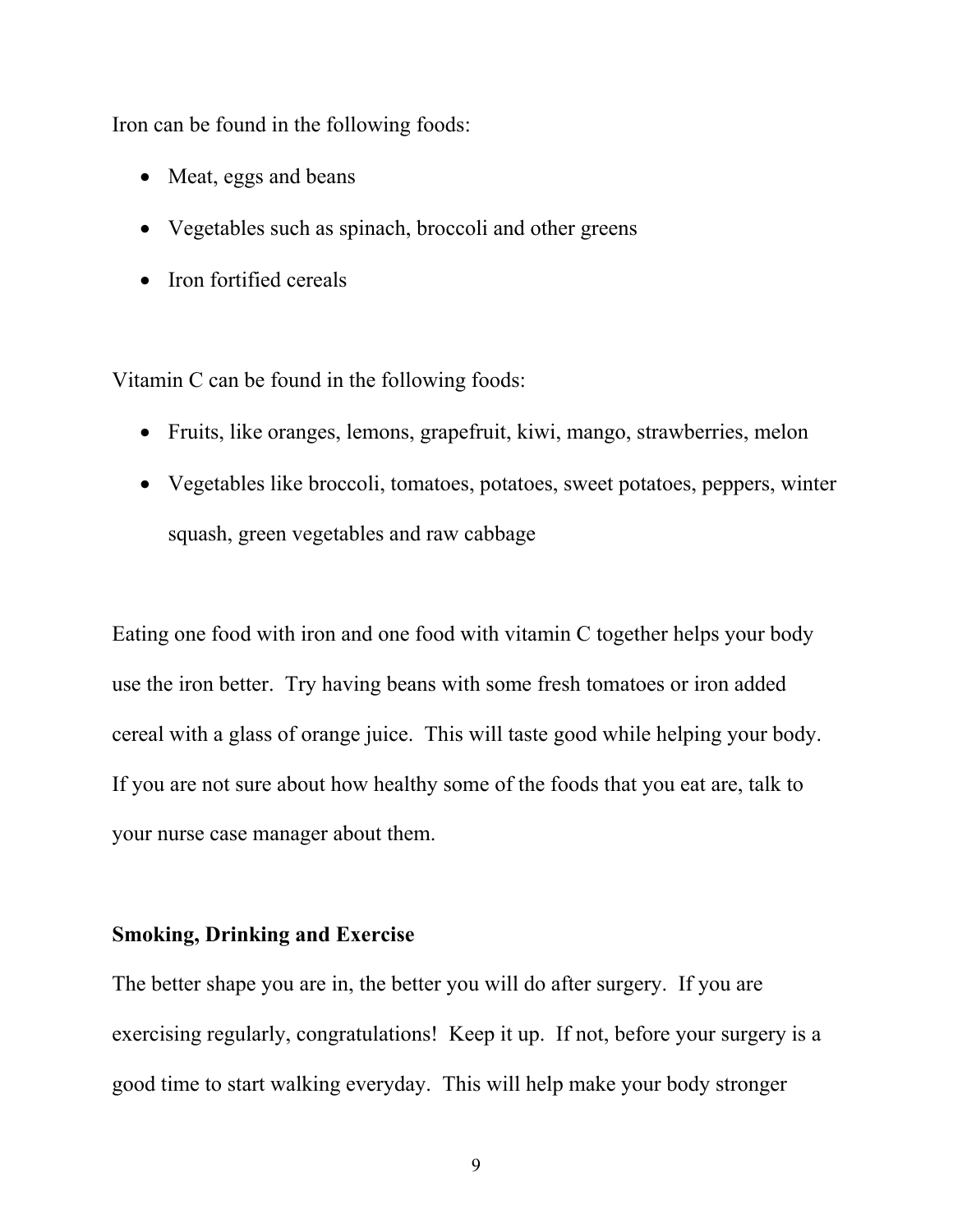before your surgery. It will also help you to get better after your surgery. Talk to your doctor before you begin any exercise program.

If you smoke, now is a good time to try to quit. Smoking can slow your body's healing after your surgery. Your nurse case manager can help you find the best way to help you quit. If you can't quit smoking, it is a good idea to cut down on the number of cigarettes you smoke each day.

If you drink more than 1 alcohol drink a day (a beer, a shot of liquor, a glass of wine), now is a good time to cut down on the amount you drink. Cutting down on alcohol will help your body get stronger before and after your prostate cancer surgery.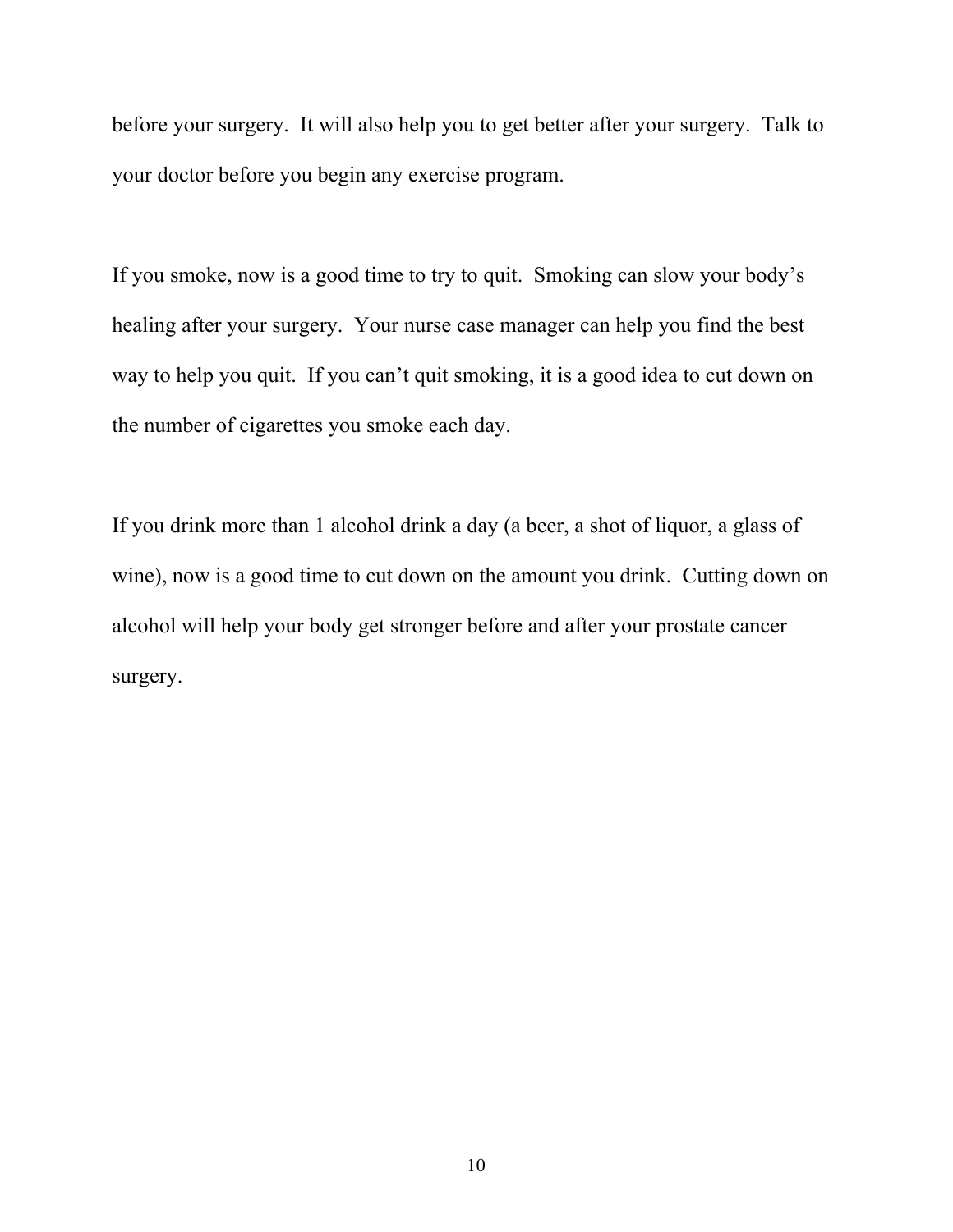| Foods to eat before your surgery                                                                                               |
|--------------------------------------------------------------------------------------------------------------------------------|
| • What foods will you eat to help strengthen your body for<br>your surgery?                                                    |
| • What foods that are high in iron do you eat now? What<br>foods that are high in iron will you add to your diet?              |
| • What foods that are high in vitamin C do you eat now?<br>What foods that are high in vitamin C will you add to<br>your diet? |
| Do you need to go to the grocery store to buy any food?<br>If so, what will you buy?:                                          |
|                                                                                                                                |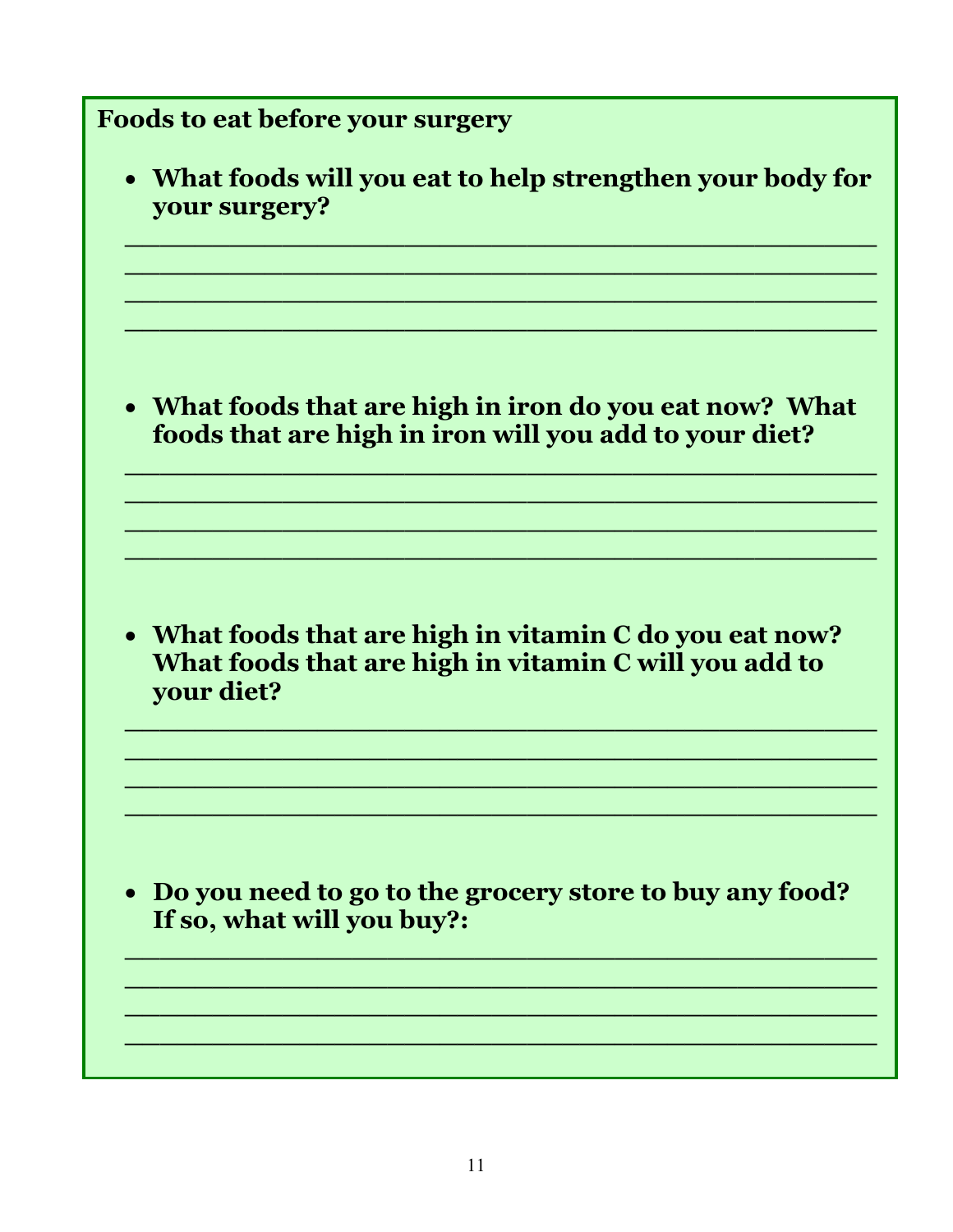## **Medical Tests**

Before you have your prostate cancer surgery, you may have a general check-up, blood tests and x-rays to make sure you are ready for surgery. Your surgeon will talk to you about giving blood. The blood that you give is saved and may be given back to you during or after your surgery if you need it. If you decide to do this, it will be just like when someone gives blood at the Red Cross. The process of saving blood for your surgery may take up to two weeks.

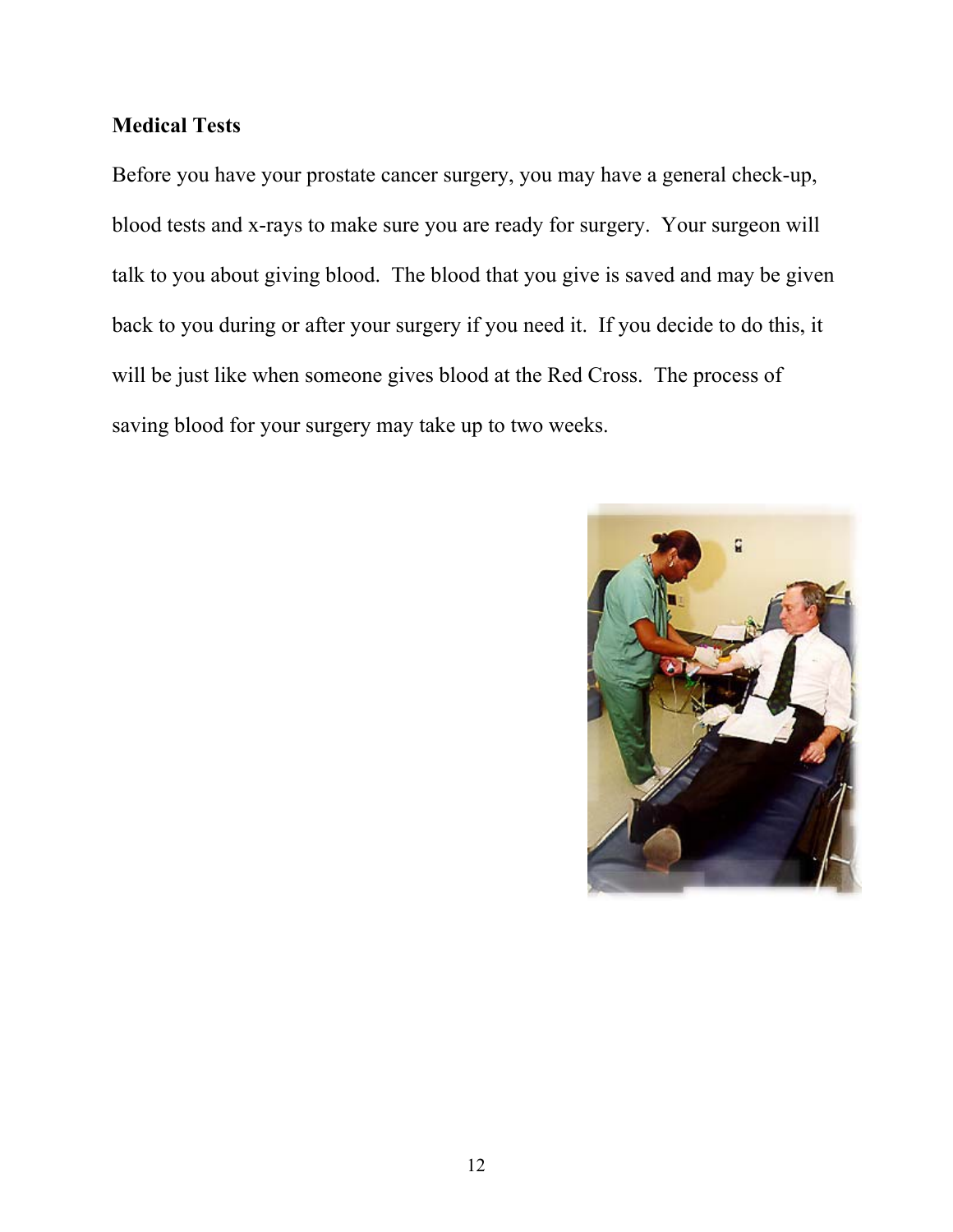# **Getting Ready for Surgery**  • **What tests has your doctor told you that you need to have before your surgery? List them here. \_\_\_\_\_\_\_\_\_\_\_\_\_\_\_\_\_\_\_\_\_\_\_\_\_\_\_\_\_\_\_\_\_\_\_\_\_\_\_\_\_\_\_\_ \_\_\_\_\_\_\_\_\_\_\_\_\_\_\_\_\_\_\_\_\_\_\_\_\_\_\_\_\_\_\_\_\_\_\_\_\_\_\_\_\_\_\_\_ \_\_\_\_\_\_\_\_\_\_\_\_\_\_\_\_\_\_\_\_\_\_\_\_\_\_\_\_\_\_\_\_\_\_\_\_\_\_\_\_\_\_\_\_ \_\_\_\_\_\_\_\_\_\_\_\_\_\_\_\_\_\_\_\_\_\_\_\_\_\_\_\_\_\_\_\_\_\_\_\_\_\_\_\_\_\_\_\_** • **When are your appointments for these tests? List the day(s) and time(s) of your appointments. \_\_\_\_\_\_\_\_\_\_\_\_\_\_\_\_\_\_\_\_\_\_\_\_\_\_\_\_\_\_\_\_\_\_\_\_\_\_\_\_\_\_\_\_\_\_\_\_\_\_\_\_\_\_\_\_\_\_\_\_\_\_\_\_\_\_\_\_\_\_\_\_ \_\_\_\_\_\_\_\_\_\_\_\_\_\_\_\_\_\_\_\_\_\_\_\_\_\_\_\_\_\_\_\_\_\_\_\_\_\_\_\_\_\_\_\_\_\_\_\_\_\_\_\_\_\_\_\_\_\_\_\_\_\_\_\_\_\_\_\_\_\_\_\_ \_\_\_\_\_\_\_\_\_\_\_\_\_\_**\_\_\_\_\_\_\_\_\_\_\_\_\_\_\_\_\_\_\_\_\_\_\_\_\_\_\_\_\_\_\_\_\_\_\_\_\_\_\_\_\_\_\_\_\_\_\_\_\_\_\_\_\_\_\_\_\_\_ • **Where do you need to go to have these tests? List the places where you need to go for your tests. \_\_\_\_\_\_\_\_\_\_\_\_\_\_\_\_\_\_\_\_\_\_\_\_\_\_\_\_\_\_\_\_\_\_\_\_\_\_\_\_\_\_\_\_ \_\_\_\_\_\_\_\_\_\_\_\_\_\_\_\_\_\_\_\_\_\_\_\_\_\_\_\_\_\_\_\_\_\_\_\_\_\_\_\_\_\_\_\_ \_\_\_\_\_\_\_\_\_\_\_\_\_\_\_\_\_\_\_\_\_\_\_\_\_\_\_\_\_\_\_\_\_\_\_\_\_\_\_\_\_\_\_\_** • **Do you need transportation to these places? If you do,**

**speak with your nurse case manager (1-800-409-8252).** 

**\_\_\_\_\_\_\_\_\_\_\_\_\_\_\_\_\_\_\_\_\_\_\_\_\_\_\_\_\_\_\_\_\_\_\_\_\_\_\_\_\_\_\_\_**

**\_\_\_\_\_\_\_\_\_\_\_\_\_\_\_\_\_\_\_\_\_\_\_\_\_\_\_\_\_\_\_\_\_\_\_\_\_\_\_\_\_\_\_\_**

**\_\_\_\_\_\_\_\_\_\_\_\_\_\_\_\_\_\_\_\_\_\_\_\_\_\_\_\_\_\_\_\_\_\_\_\_\_\_\_\_\_\_\_\_**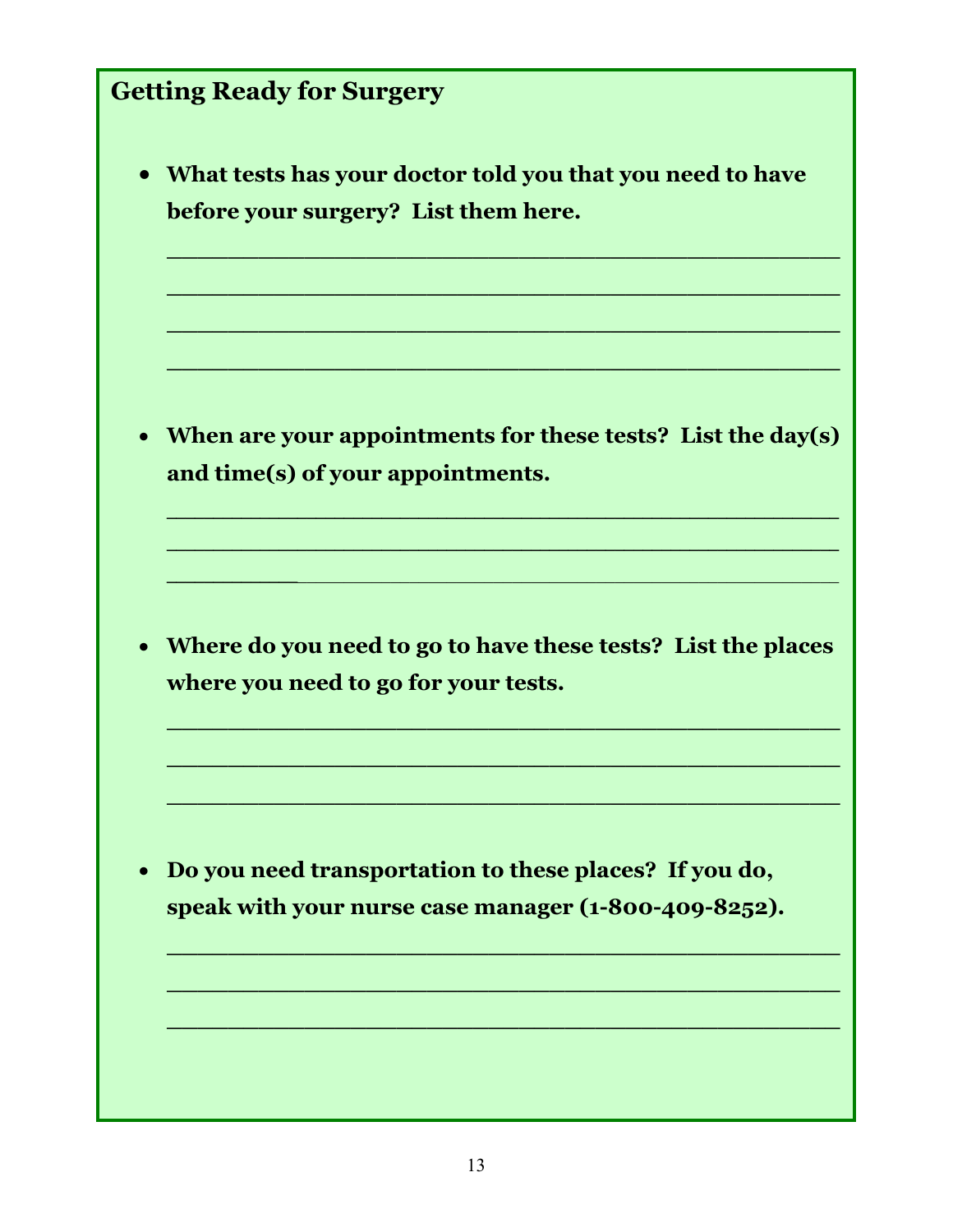# **What Do I Need to Do to Get Ready for Surgery?**

Your doctor will talk to you about the steps you need to follow to get ready for your prostate cancer surgery. The following will give you an idea of some of the things you may need to do before you go to the hospital.

Speak to your doctor about any medications or herbs you are taking. Your doctor will tell you which medications you should stop taking or keep taking before your surgery. For example: if you are taking **ibuprofen** (medicines like Motrin, Advil) or aspirin, you may need to stop taking this medicine about 10 days before your surgery. Make a list of your medicines, how much you take (**the dose or amount**), and how often you take them. Even the ones that you buy yourself like vitamins and herbs or those you may have gotten from other doctors or healers. If you want, you can bring all of the medicines that you take to one of your doctor's appointments so your doctor can see what you are taking. Make sure to tell your doctor about any allergies you have.

Your doctor's office will tell you what time to be at the hospital. Plan on staying in the hospital for 2 or 3 days. Your doctor will make sure you are ready to leave the hospital after your surgery. After you go home, you will not be able to drive or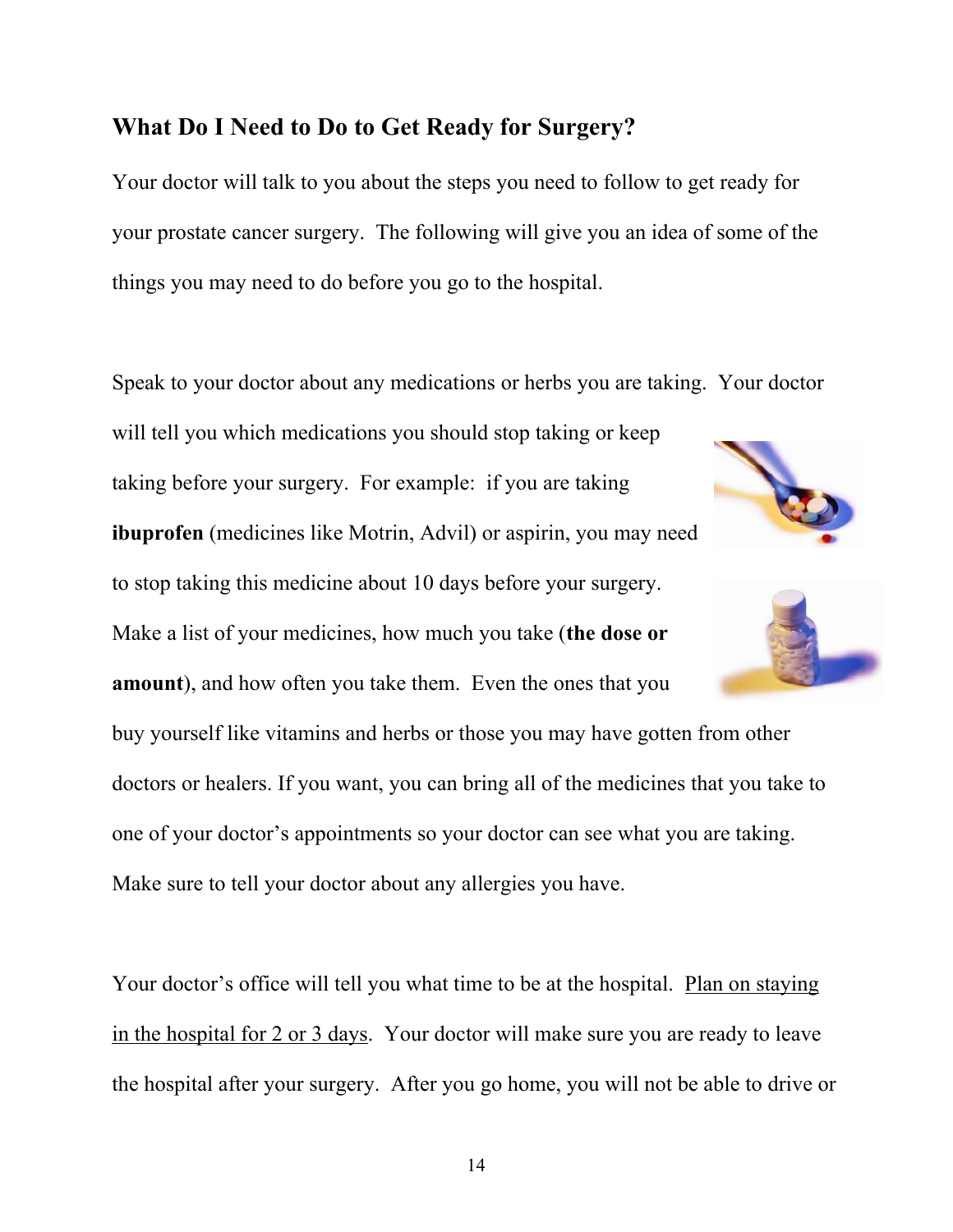lift heavy items for 2 to 3 weeks. You will need someone to help drive you to appointments or go grocery shopping. Speak with a family member or friend to find out if they can help you. You may need to ask more than one person if they can help you.

Do not eat or drink anything after midnight the night before your surgery. If you have medicines that you need to take, you can take them with small sips of water.

# **Before you go to the hospital.**

• **What medications are you taking? List them here so you can speak with your doctor about them.** 

**\_\_\_\_\_\_\_\_\_\_\_\_\_\_\_\_\_\_\_\_\_\_\_\_\_\_\_\_\_\_\_\_\_\_\_\_\_\_\_\_\_\_\_ \_\_\_\_\_\_\_\_\_\_\_\_\_\_\_\_\_\_\_\_\_\_\_\_\_\_\_\_\_\_\_\_\_\_\_\_\_\_\_\_\_\_\_ \_\_\_\_\_\_\_\_\_\_\_\_\_\_\_\_\_\_\_\_\_\_\_\_\_\_\_\_\_\_\_\_\_\_\_\_\_\_\_\_\_\_\_**

**\_\_\_\_\_\_\_\_\_\_\_\_\_\_\_\_\_\_\_\_\_\_\_\_\_\_\_\_\_\_\_\_\_\_\_\_\_\_\_\_\_\_\_ \_\_\_\_\_\_\_\_\_\_\_\_\_\_\_\_\_\_\_\_\_\_\_\_\_\_\_\_\_\_\_\_\_\_\_\_\_\_\_\_\_\_\_ \_\_\_\_\_\_\_\_\_\_\_\_\_\_\_\_\_\_\_\_\_\_\_\_\_\_\_\_\_\_\_\_\_\_\_\_\_\_\_\_\_\_\_**

• **Do you have any allergies that you need to tell your doctor about? If so, list them here.** 

• **Who is going to help you when you get home from the hospital? Write their name(s) down here:** 

**\_\_\_\_\_\_\_\_\_\_\_\_\_\_\_\_\_\_\_\_\_\_\_\_\_\_\_\_\_\_\_\_\_\_\_\_\_\_\_\_\_\_\_ \_\_\_\_\_\_\_\_\_\_\_\_\_\_\_\_\_\_\_\_\_\_\_\_\_\_\_\_\_\_\_\_\_\_\_\_\_\_\_\_\_\_\_ \_\_\_\_\_\_\_\_\_\_\_\_\_\_\_\_\_\_\_\_\_\_\_\_\_\_\_\_\_\_\_\_\_\_\_\_\_\_\_\_\_\_\_**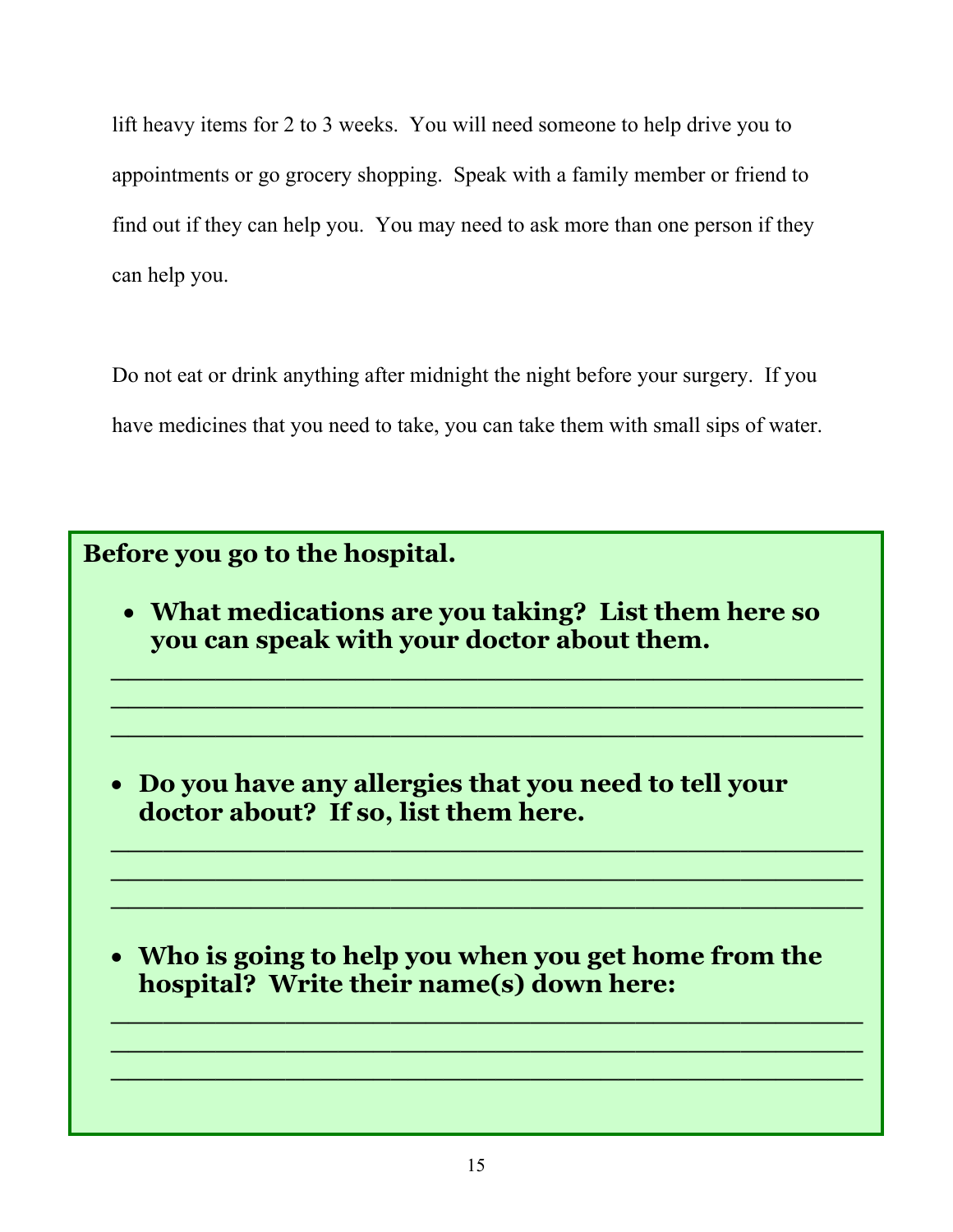## **What Happens During the Surgery?**

The operation will begin after you have been given general anesthesia. **General anesthesia** is when you are given medicine to make you sleep during the surgery. You will not feel anything during your surgery with general anesthesia. After you are asleep, your **surgeon** (the doctor who does the surgery) will make an opening, called an **incision**, in the lower part of your stomach below your belly button. Then your surgeon will remove your prostate gland. Your surgeon will also remove the lymph nodes around your prostate gland. Your lymph nodes will be checked to see if your cancer has spread to them. **Lymph nodes** are small glands you have throughout your body that remove bacteria, as well as cancer cells, from your body. Sometimes cancer cells can get in the lymph nodes and move to other parts of the body through them.



**See where your lymph nodes are found near your prostate.**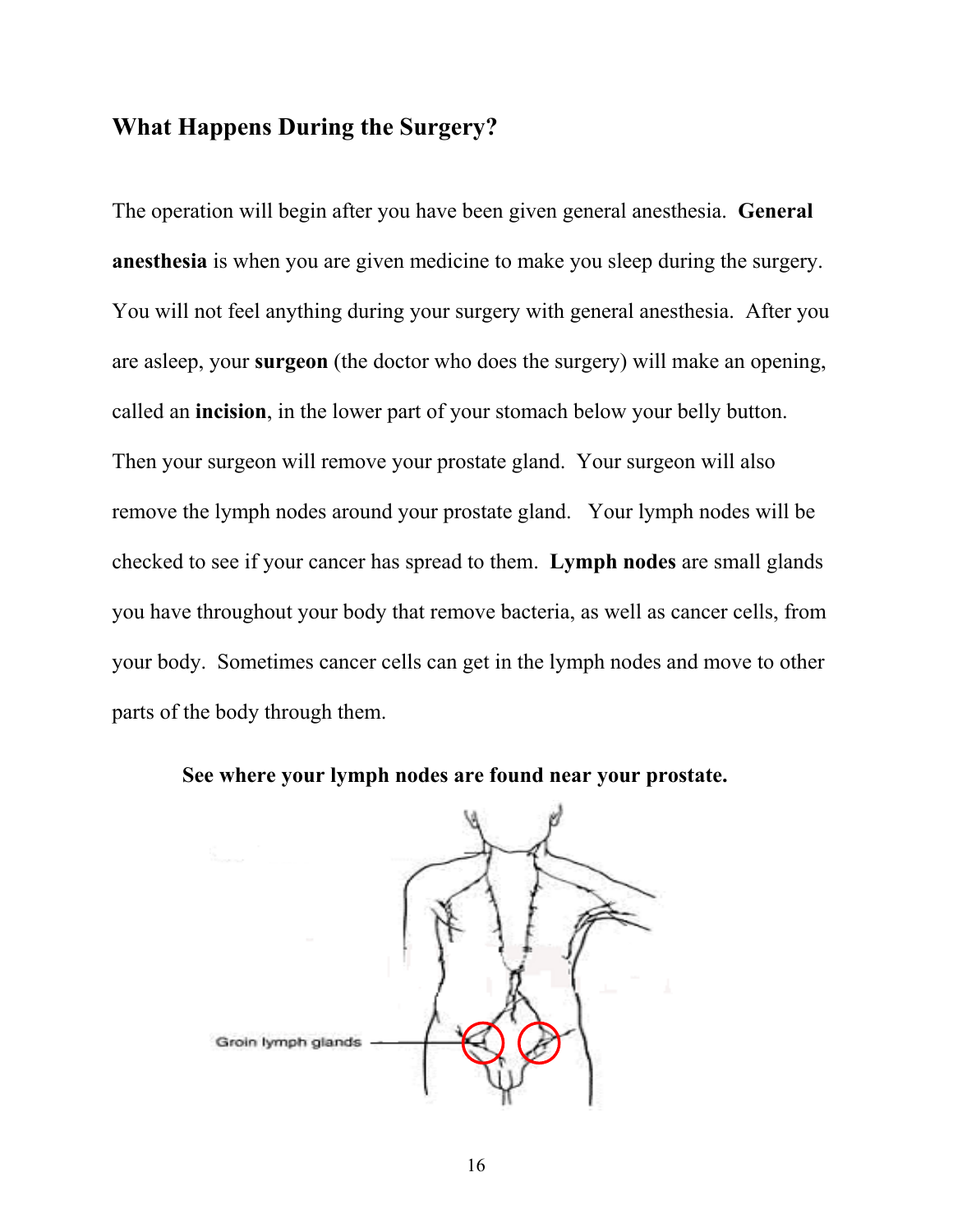On each side of your prostate are small groups of nerves. It is the job of these nerves to make erections possible. If the cancer has not spread to these nerves, your surgeon will try to save them and leave them in place. This type of operation is called a "**nerve sparing surgery**." Even if you have a nerve sparing surgery, there is still a chance that these nerves will not work as they should after your surgery. This means that you may not be able to have **erections** for awhile after your surgery. It may take up to 12 months after your surgery before you can have an erection. An erection is when your penis is hard enough to have **intercourse**  (sex). If you had difficulty having erections before surgery, your erections will not be better after surgery. Some men find that even if they have nerve sparing surgery they are not able to have erections. Not being able to have an erection is also known as **erectile dysfunction**. There are medicines and medical devices that can help you have an erection. Please speak with your doctor or nurse case manager about them.

After you have your surgery, you will not have sperm to make a baby. After a prostatectomy, when you have sex, you will not have fluid (ejaculate) come from your penis like you did before your surgery. This is called **dry ejaculation**. If this is a concern for you and your partner, talk to your doctor or nurse case manager.

17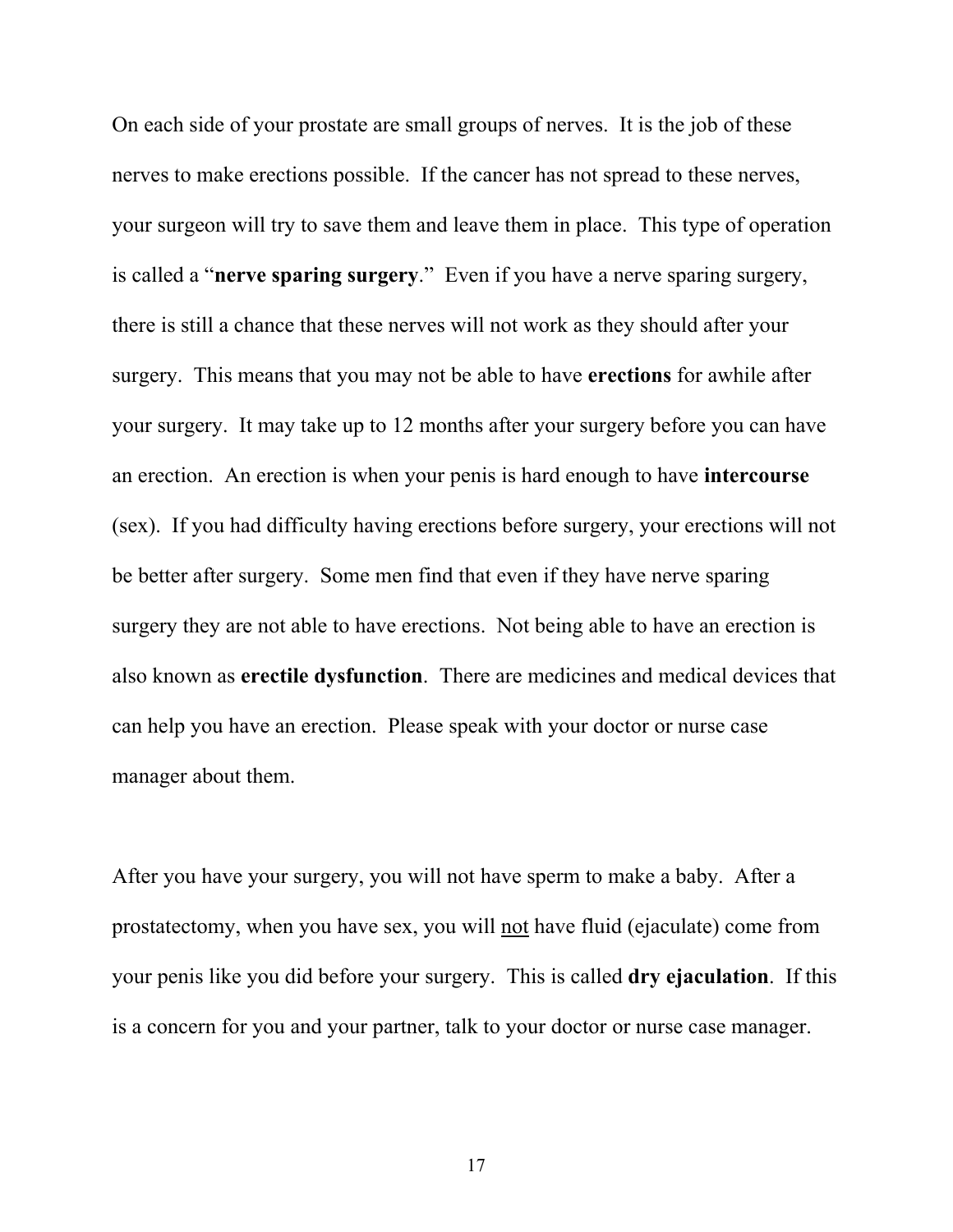Sometimes after the surgery, men have a hard time controlling their urine. This is because the surgery area is close to your **bladder** and your **urethra**, the tube in your body that carries urine out through your penis. The surgery may weaken the muscles that control your urine flow. This is why you may leak urine or are not able to control your urine after your surgery. Not being able to control your urine is called **incontinence**. Control of your urine begins to happen around 3 months after your surgery. Usually a man is able to control his urine at night first and then during the day. It sometimes takes up to 12 months for a man to be able control his urine. For many men, however, this problem gets better with time. Speak with your doctor or nurse case manager if you have problems with your urine control. There are special products or medicines that can be useful so that you don't soil your clothes and that allow you to feel more comfortable and not be embarrassed.



**The prostate gland wraps around your urethra like a donut.**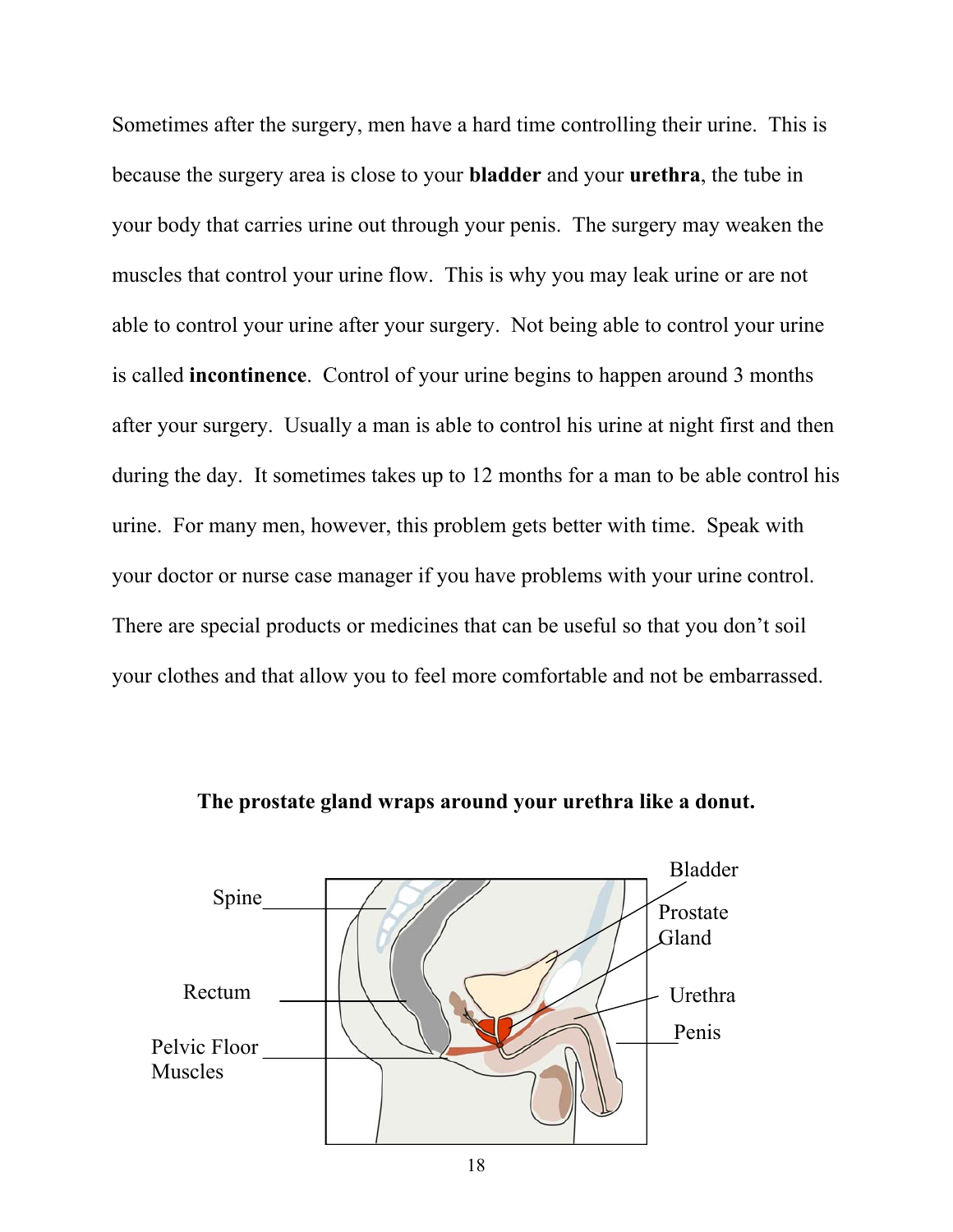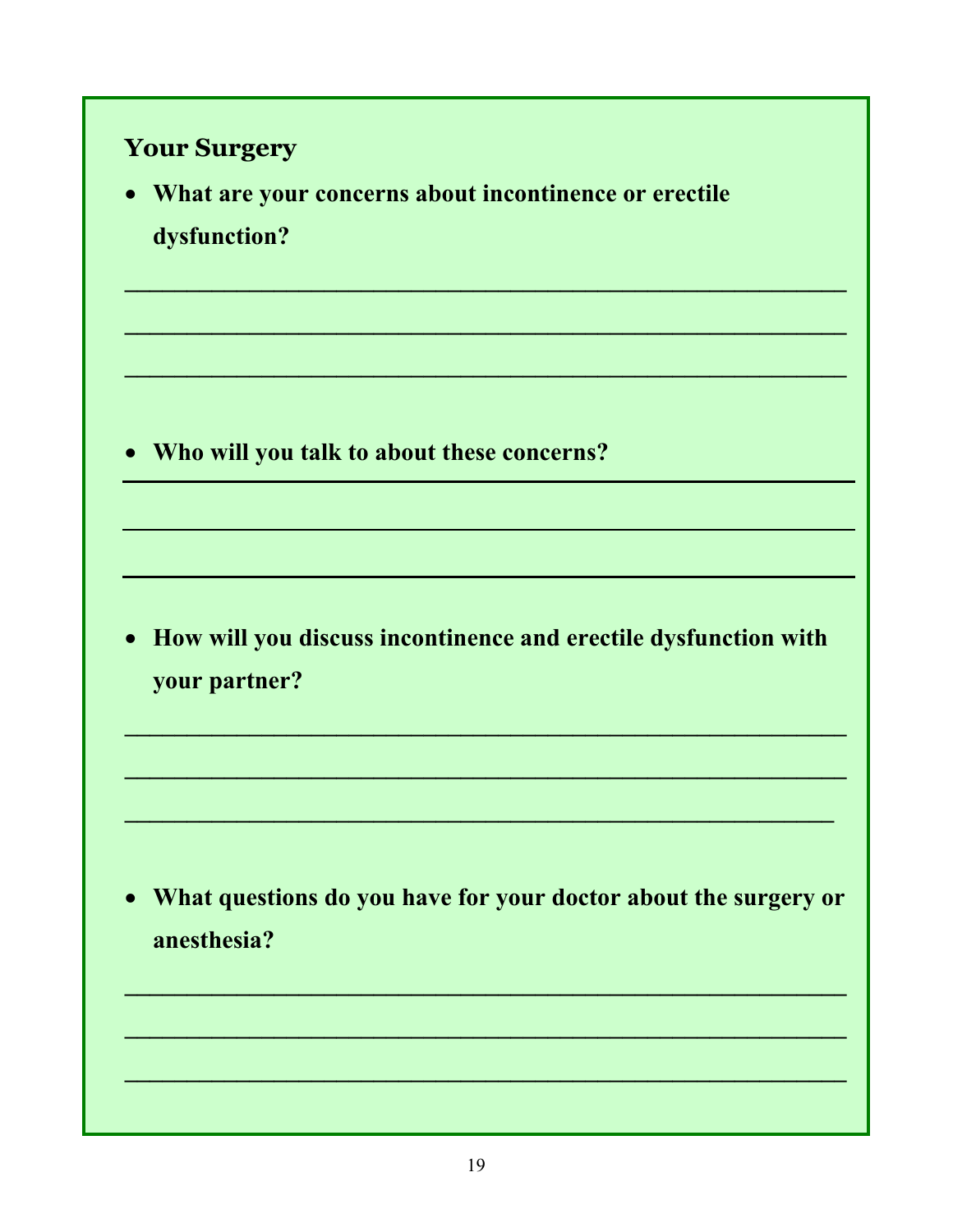#### **What Have I Learned From Reading This?**

In this booklet, you learned about prostate cancer surgery so that you will know what to expect before, during and after treatment. You learned:

- What prostate cancer surgery is
- How you get ready for your prostate cancer surgery
- What foods to eat to make your body more healthy before your surgery
- What you should do before you go to the hospital

If you have any questions, please talk to your doctor or nurse case manager. It is important that you understand what is going on with your treatment. This knowledge will help you take better care of yourself and feel more in control.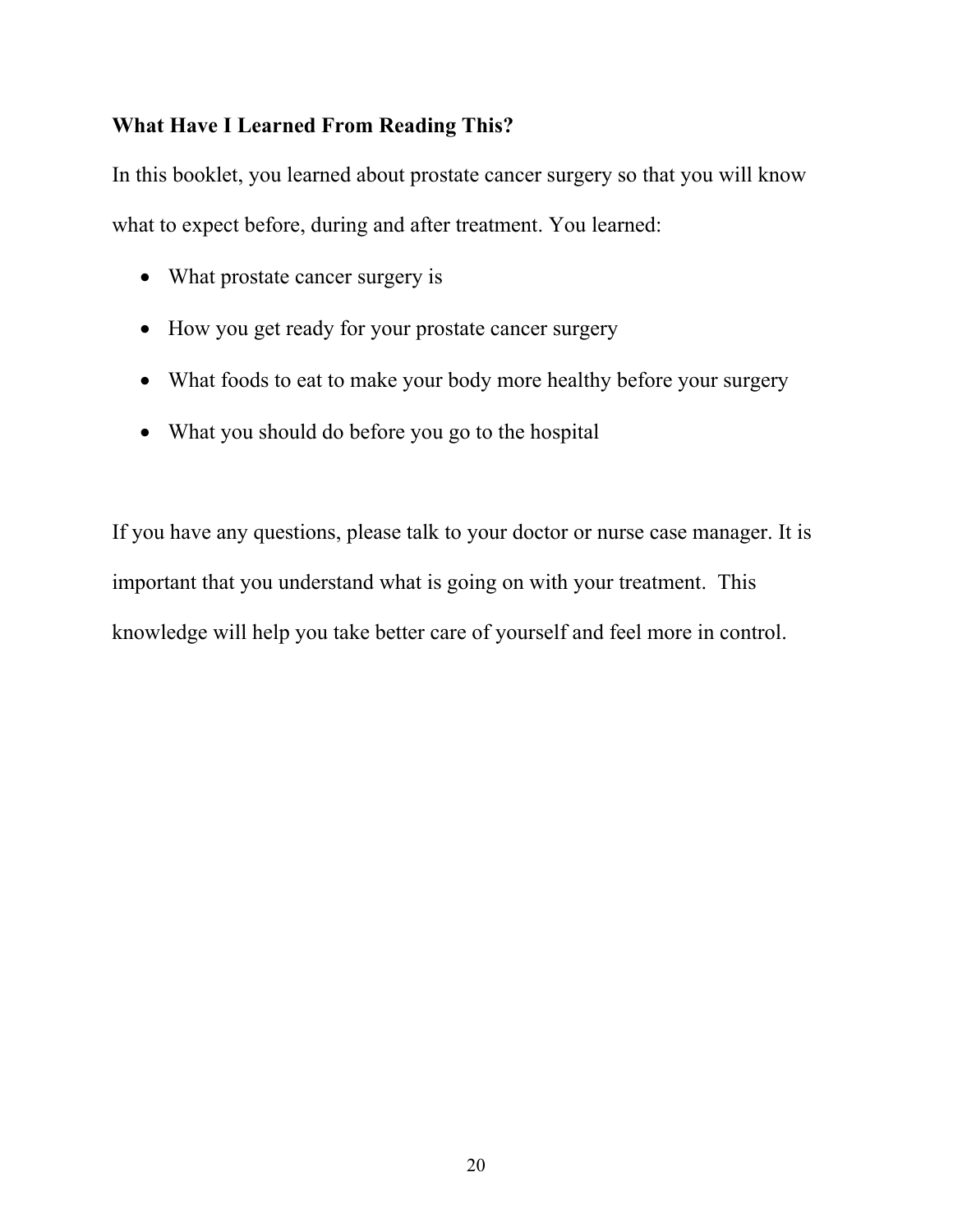#### **Key Words**

**Anesthesia:** the medicine the doctor gives you that numbs your body so that you do not feel pain when you have surgery.

**Bladder**: the organ in your body, which holds your urine.

**Dose:** amount of a medication you take.

**Dry ejaculation:** when no fluid (ejaculate) comes from your penis when you have sex.

**Ejaculate:** the fluid that comes from your penis when you have sex.

**Erectile dysfunction:** unable to have an erection hard enough to have sex.

**Erection:** when your penis is hard enough to have intercourse (sex).

General anesthesia: medicine that makes you sleep during your operation so that you do not feel anything.

**Genital area:** the part of your body that includes your penis, scrotum, perineum, and anus.

**Ibuprofen:** a type of pain medicine like Motrin.

**Incision:** an opening the surgeon will make to perform the surgery.